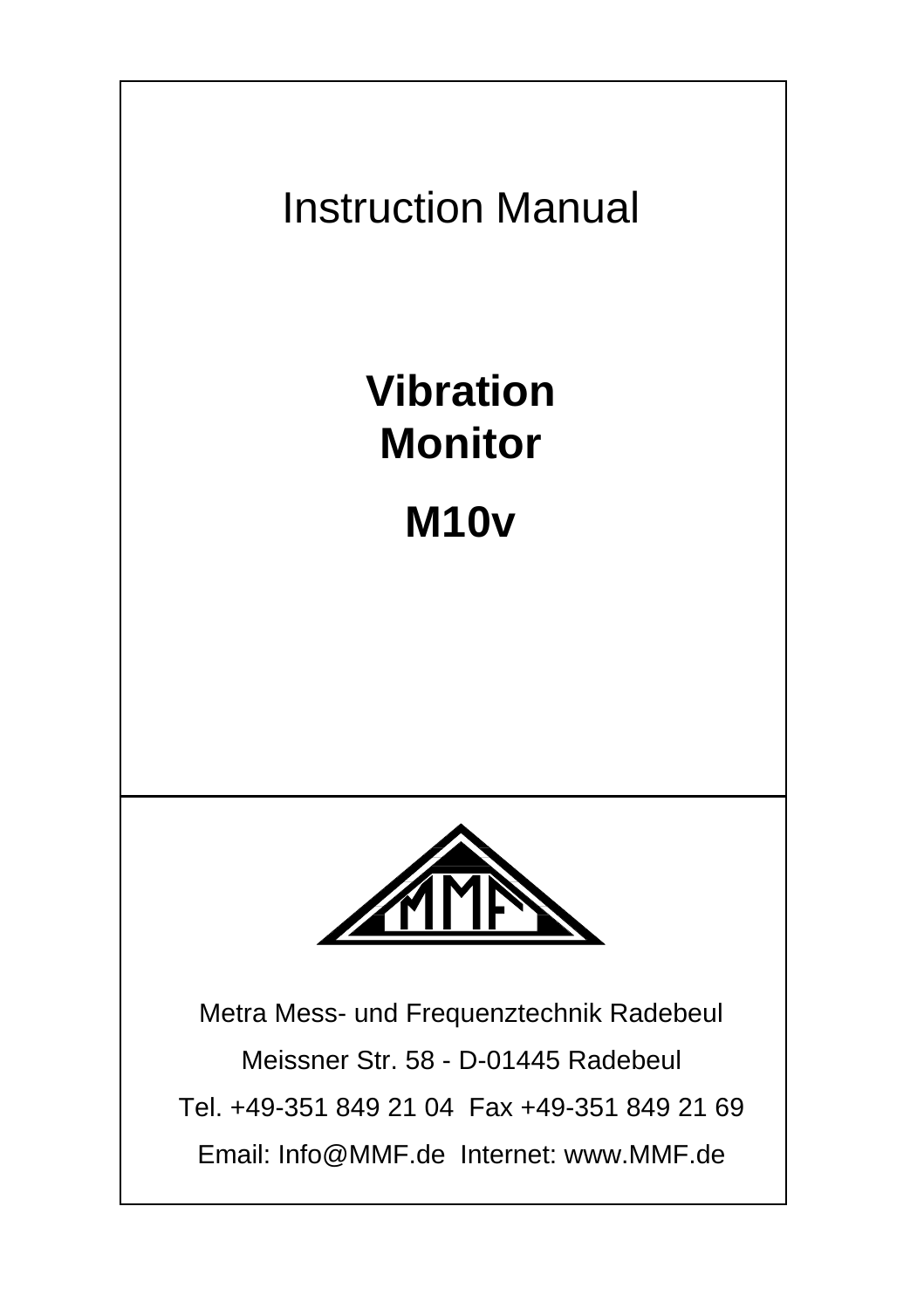#### **Published by:**

Metra Mess- und Frequenztechnik Radebeul Meißner Str. 58 D-01445 Radebeul / Germany<br>Tel. +49-351-836 2191 +49-351-836 2191 Fax +49-351-836 2940<br>Email Info@MMF.de Info@MMF.de Internet www.MMF.de

© 1997 Metra Mess- und Frequenztechnik Radebeul

"ICP" is a registered trade mark of PCB Piezotronics Inc. Jul. 03 #171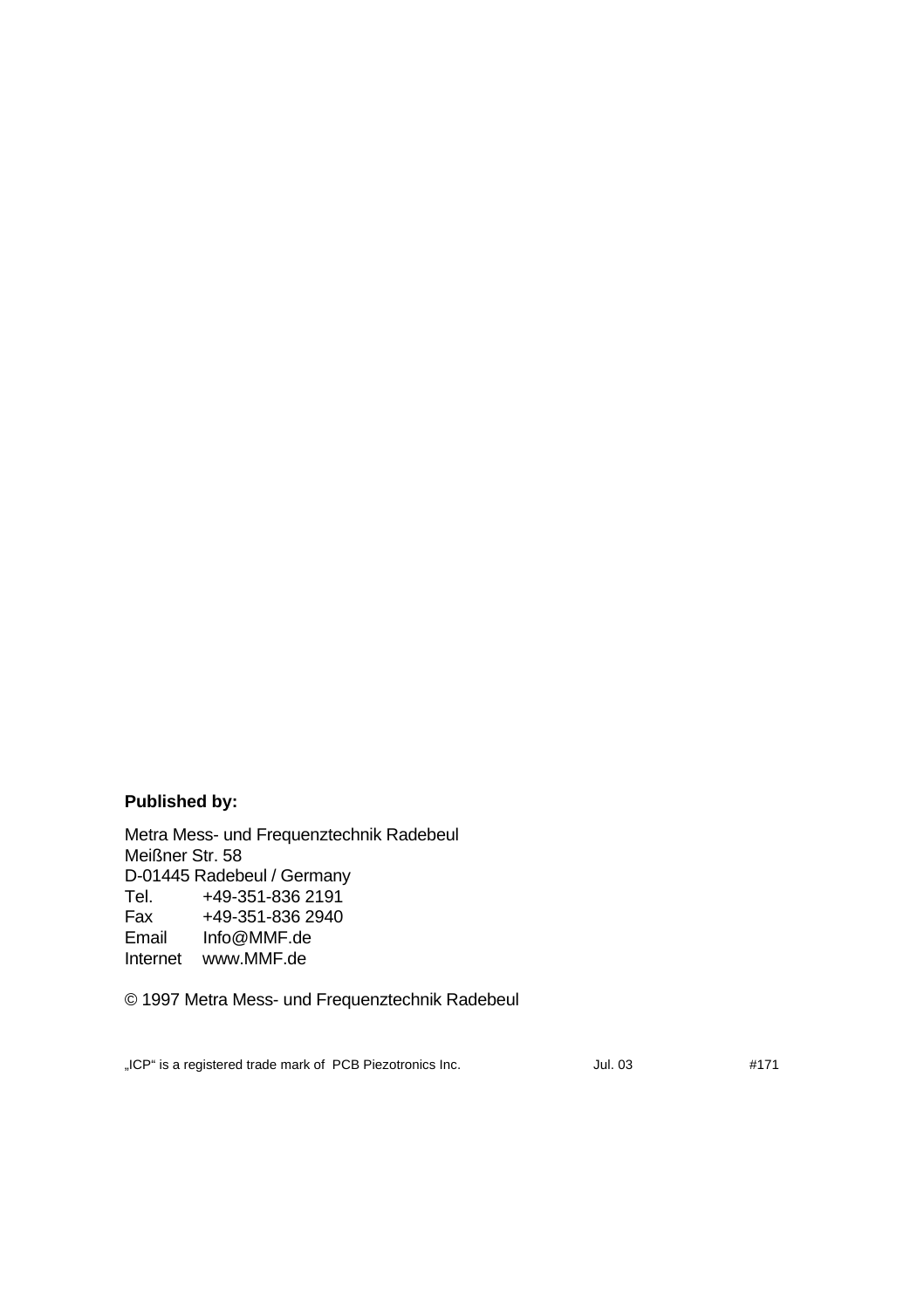# **Contents**

| 1. Purpose                        | 2  |
|-----------------------------------|----|
| 2. How it Functions               | 3  |
| 3. Installation                   | 7  |
| 3.1. Selecting Measurement Points | 7  |
| 3.2. Connection                   | 8  |
| 3.3. Adjustments                  | 15 |
| 4. Technical Data                 | 19 |
|                                   |    |

Appendix: Warranty Statement Declaration of Conformity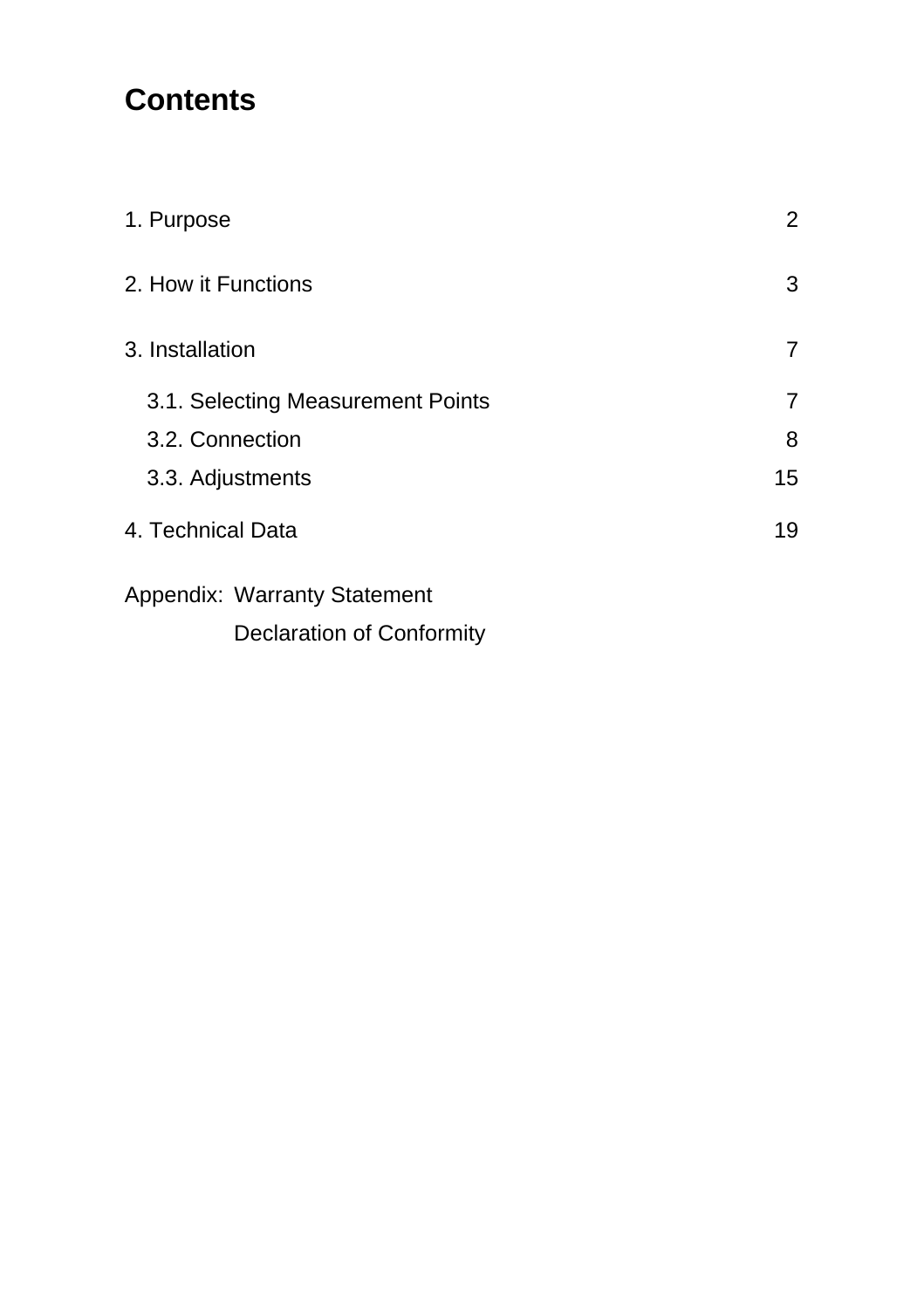#### Front View



Side View

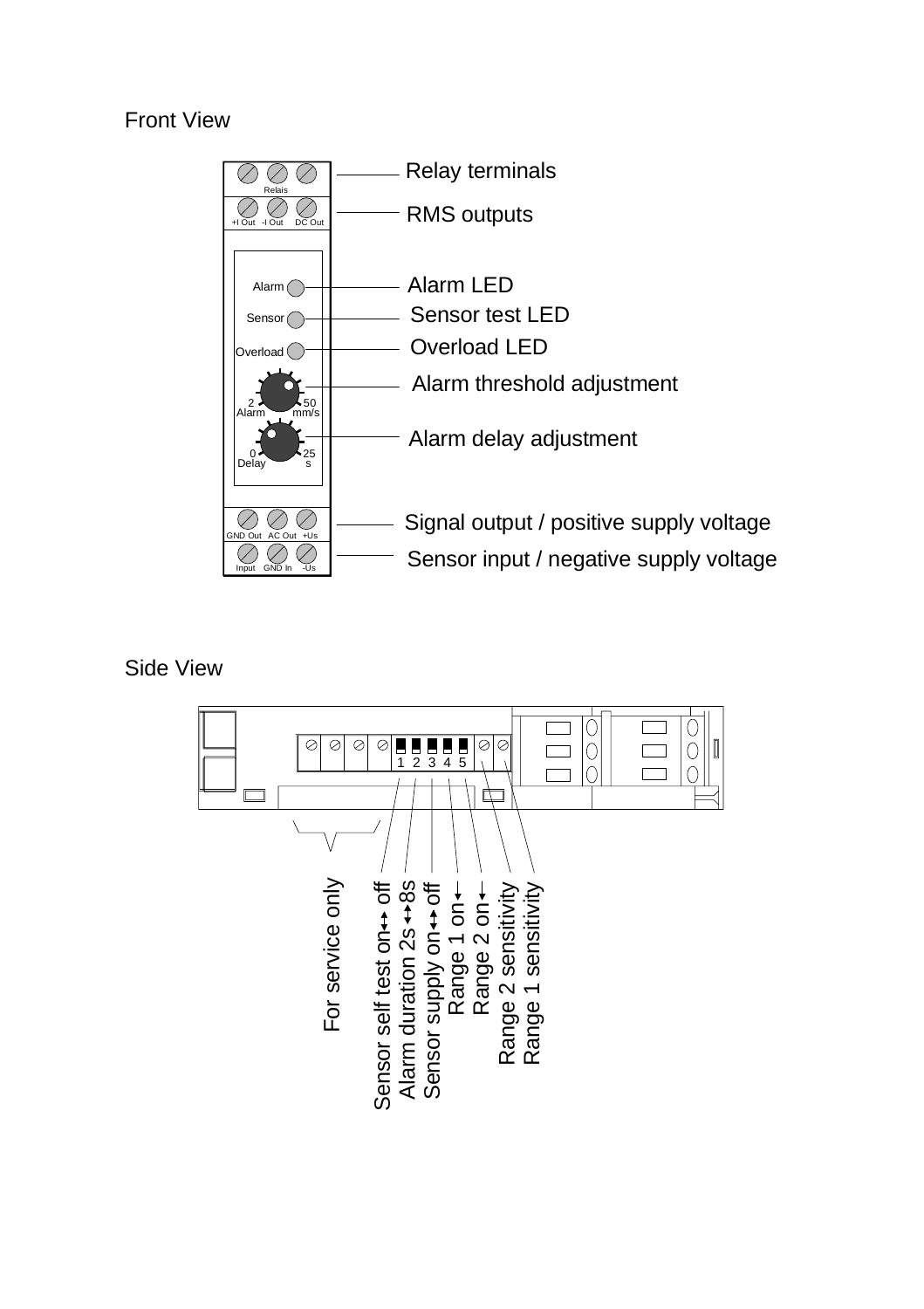#### **1. Purpose**

The M10v is intended for vibration measurement and monitoring. Its modular concept provides optimum adaptation to your application.

The M10v delivers standardized vibration quantities for subsequent processing. Additionally, a relay contact is included which can be used for alarm indicators or emergency shut-off of machines.

The M10v measures and monitors vibration velocity (severity) between 10 and 1000 Hz to DIN/ISO 10816. It is suited for measurement of low frequency vibration of machines with rotating parts. These vibrations can be caused by unbalance due to loose parts, dirty fan blades, bent parts or worn bearings, for example. Often, these effects reinforce each other.

Typical applications are vibration monitoring and predictive maintenance of pumps, compressors, mixers, centrifuges or fans.

The M10v helps the maintenance engineer to predict and recognize wear of machine parts in time. Thereby, it may avoid unexpected breakdown, costly repairs and production loss. The M10v may also contribute to quality improvement.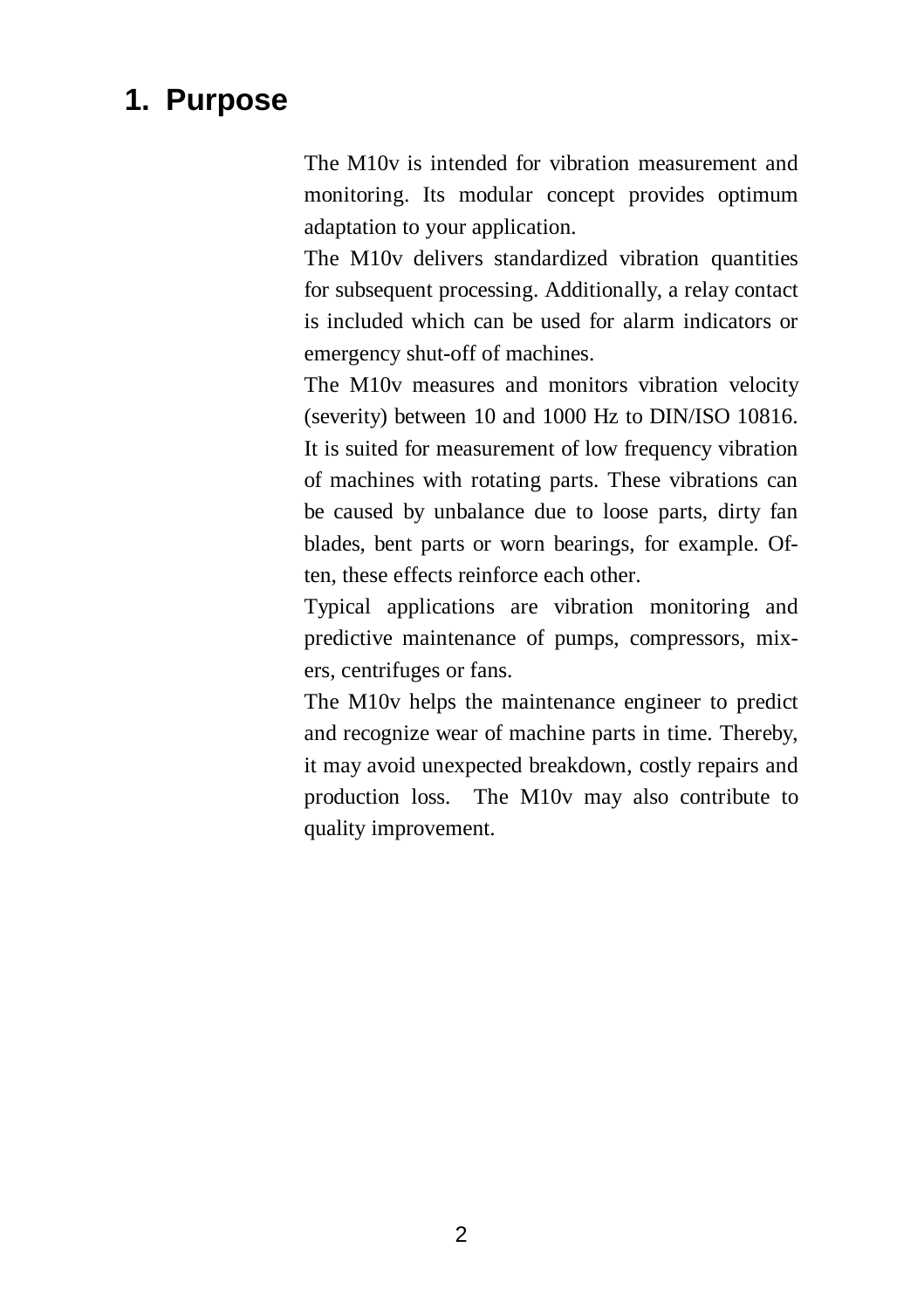# **2. How it Functions**

Figure 1 shows the block diagram of the M10v.



Figure 1: Block Diagram

- **Sensor** The M10v requires a piezoelectric accelerometer with integrated electronics to  $ICP^{\circledcirc}$  standard. We recommend our industrial accelerometers series with insulated base, for example models KS74 and KS80. The constant current for the integrated sensor electronics is supplied by the unit and can be activated by a switch.
- **Integrator** The M10v features an integrator stage converting vibration acceleration into velocity.
	- **Filter** The frequency limits of the built-in 10 to 1000 Hz band filter are according to ISO 10816.

Figure 2 shows the filter amplitude response including standardized tolerances.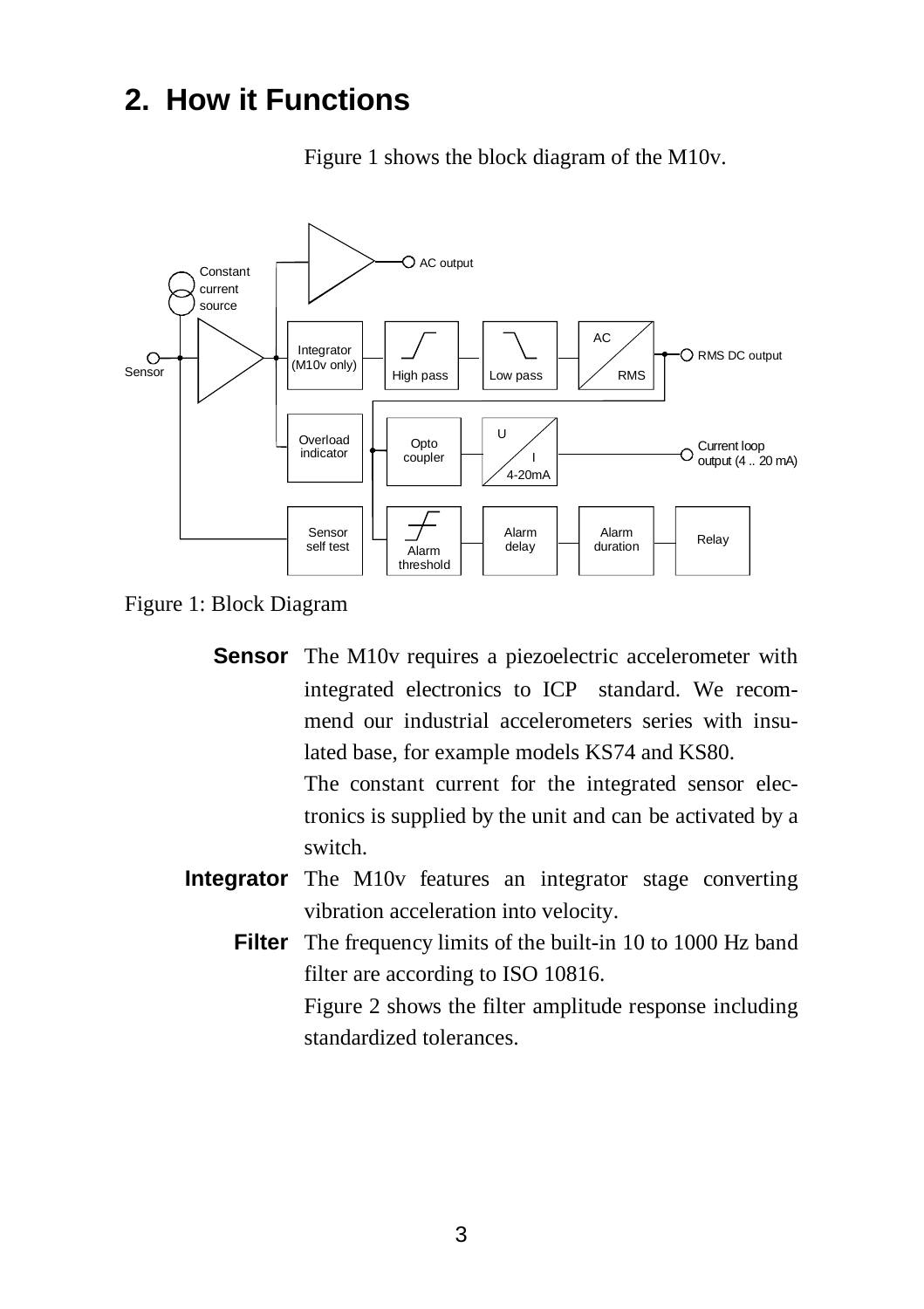

Figure 2: Filter amplitude response

- **RMS Converter** The M10v features a true RMS converter. It also maintains high accuracy while measuring non sinewave inputs. The RMS converter provides a DC output which is accessible via terminal blocks for processing.
	- **Current Loop** The RMS of vibration velocity is also available as **Output** current loop output (4 to 20 mA). The current loop standard makes it possible to transmit analog signals over long distances. At the destination, for example, PLCs, panel meters or recorders can be connected. Often, different ground potentials make long distance signal transmission difficult. This problem will not occur with the M10v. The current loop output is insulated by an opto coupler which makes the unit independent of any reference potential.
		- **Alarm** The built-in relay is activated when vibration velocity **Tripping** exceeds an adjusted threshold. This can be useful to control external equipment directly. The relay features a change-over contact. Thus electric circuits can be both closed and interrupted.

Relay threshold and trip delay can be adjusted individually. Additionally, two alarm hold times are selectable. Figure 3 illustrates the alarm management.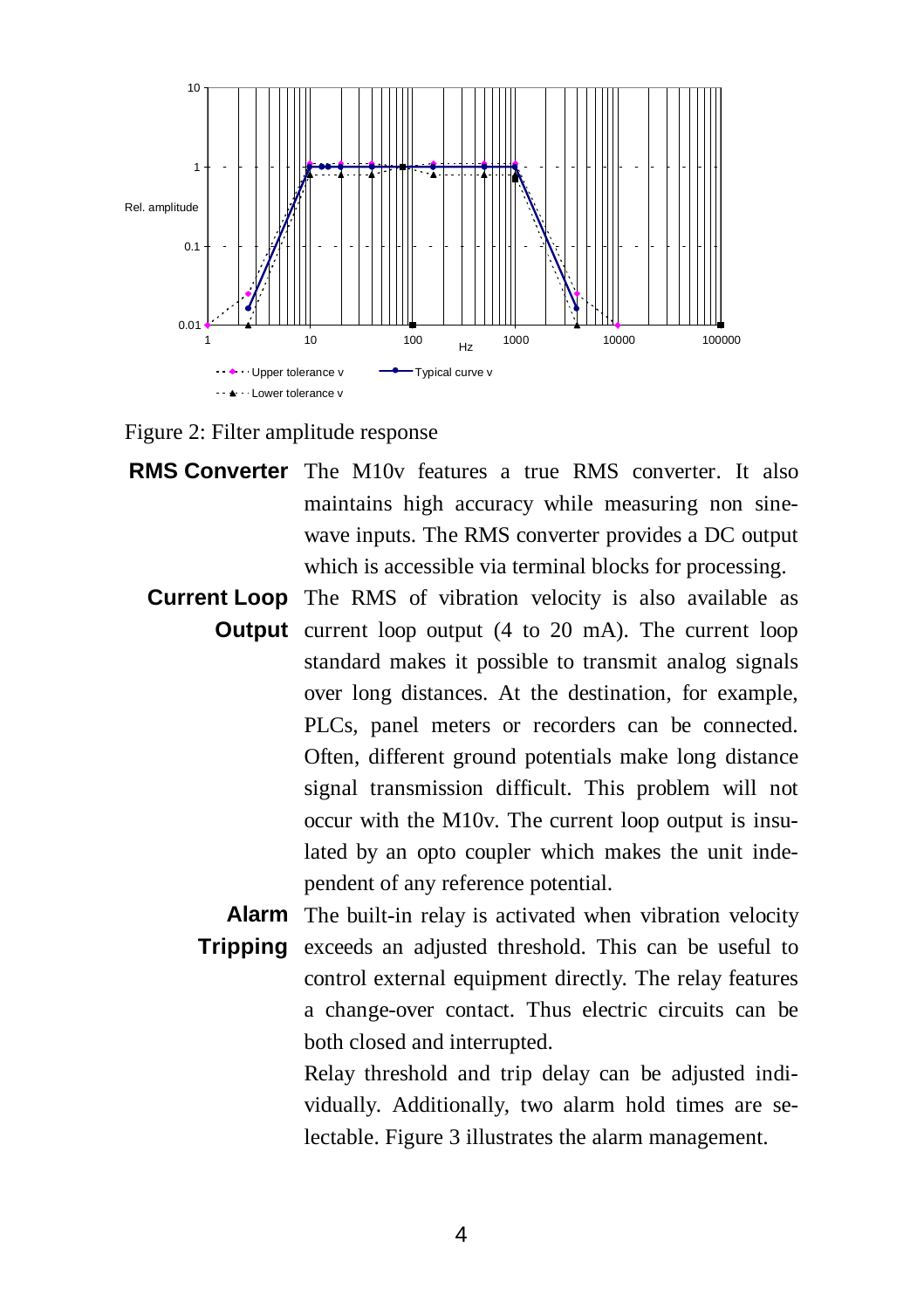

Figure 3: Alarm management

The upper curve of the diagram shows a typical time graph of a vibration signal (RMS). The lower curve shows the relay response.

At point  $\Phi$  the adjusted alarm threshold is exceeded. Now delay time starts. It can be adjusted at the front panel between 0 and 25 seconds. Since the vibration level at point  $@$  has already returned below the alarm threshold before  $t_d$  is over no alarm will be tripped at point **3**. Thus short vibration peaks which may occur due to machine start, shock momentum or electromagnetic influence will not affect the alarm relay.

At point  $\Phi$  the alarm threshold is exceeded again and delay time  $t_d$  starts once more. This time an alarm will be tripped since the alarm threshold remains exceeded after  $t_d$  is over at point  $\circledS$ . The relay will stay activated until at point  $\Phi$  vibration level goes below the threshold. Now alarm duration time  $t<sub>h</sub>$  starts which can be selected between 2 and 8 seconds. When  $t<sub>h</sub>$  is over the relay contact returns into its normal position. A defined minimum alarm duration ensures save switching of external components.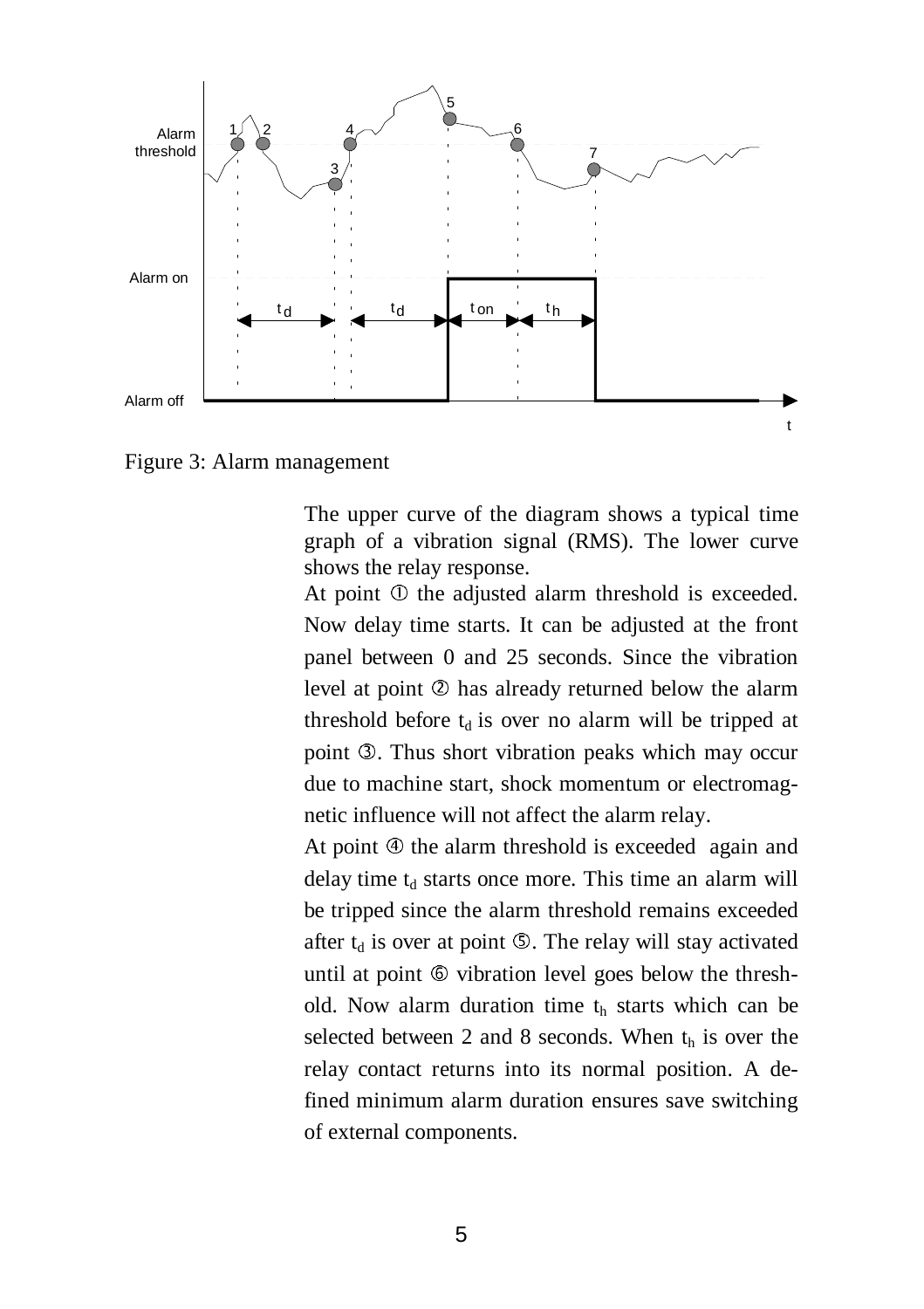- Self Test It is expected that monitoring equipment has a very **Functions** high reliability. Unnoticed faults need to be avoided and false alarms as well. Maximum reliability of the M10v is guaranteed by a two-stage self test circuitry:
	- 1. Monitoring of sensor bias voltage recognizes defective accelerometers and broken cables. Defects are indicated by an yellow LED at the front panel and on demand via the alarm relay.
	- 2. Power supply failure causes the relay contact to switch into the alarm position.

**Overload** The "Overload" LED at the front panel indicates **Indicator** overload condition of the input stage. When it lights up the signal has reached 80 % of its maximum range. However, at this point the output signal is still undistorted.  $\overline{a}$ 

 $\epsilon$  The "Overload" LED only indicates overload of the input stage. In rare cases it may happen that at the same time when overload is indicated the RMS output is in the normal range and the relay does not respond. This is due to predominant signal components beyond the filter limits which only affect the input stage but do not pass the band filter. This problem can only be avoided by lowering the sensitivity of the used range (see chapter 3.3).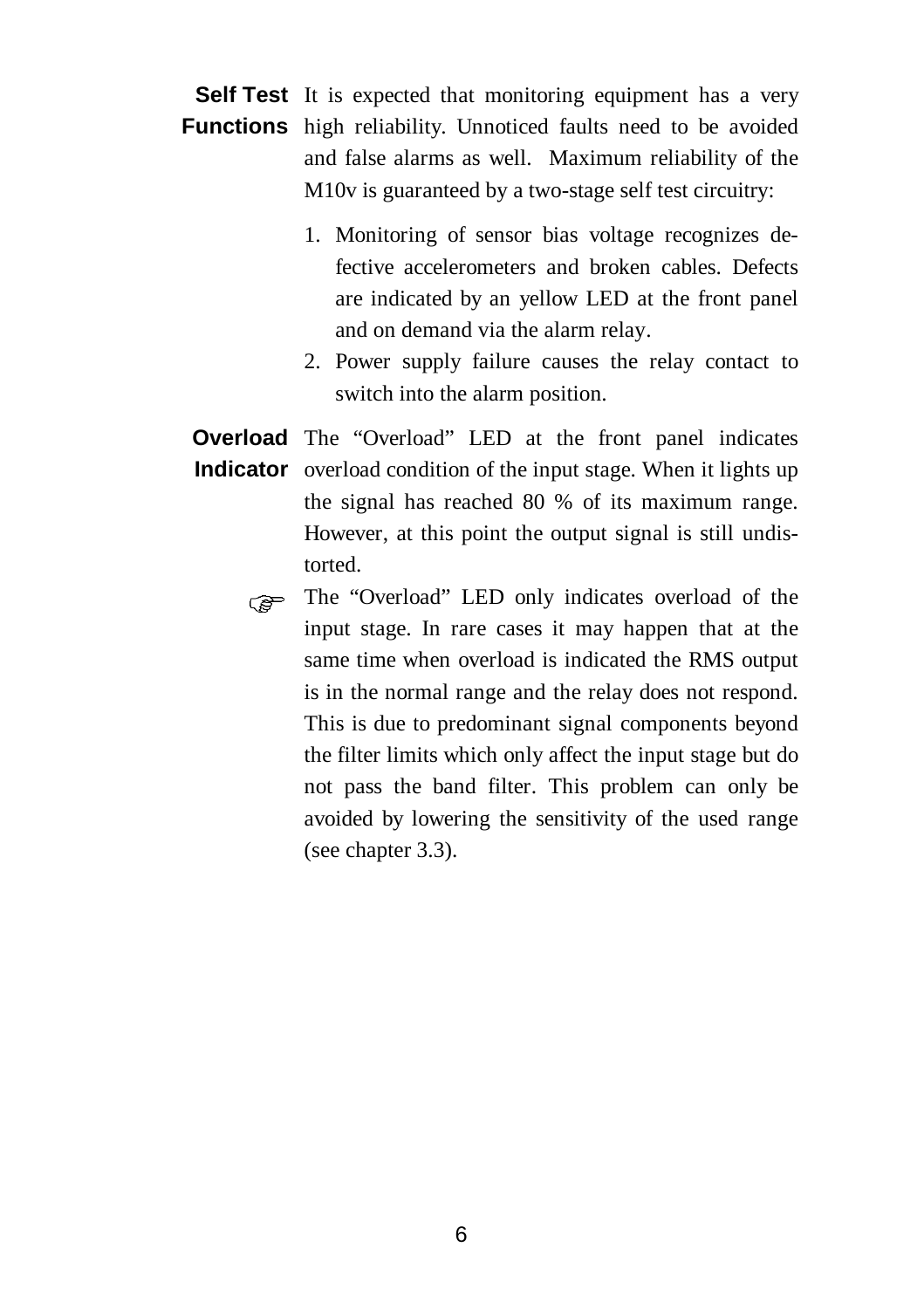## **3. Installation**

## **3.1. Selecting Measurement Points**

**Sensor** Before making measurements, you will need to select **Location** suitable attachment points on the machine for the sensor. Experience in machine condition maintenance is advantageous for selecting optimum points.

> Dynamic forces are normally transmitted via bearings and their housings into the machine frame. Therefore bearing housings or points close to bearings are recommended measuring points. Less suitable are light or flexible machine parts.

**Attachment** For best coupling conditions we recommend a stainless steel disk with mounting thread (for instance Metra model 229) which can be epoxy glued or welded onto the machine.

> The best way to attach the accelerometer is a stud bolt. A thin coat of grease on the coupling surfaces will

improve the transmission of high frequencies.

For temporary installations also a magnetic base can be used (for instance Metra model 008).

 $\overline{a}$ Note that scratched, uneven or too small surfaces are major causes of error, especially at higher frequencies.

**Evaluating** The next step is to determine typical and maximum **Limits** allowable values. A simple way is to use standards specifying limits depending solely on machine power and foundation type as given for example in ISO 10816. Figure 4 shows different machine categories with corresponding vibration severity values to ISO 10816.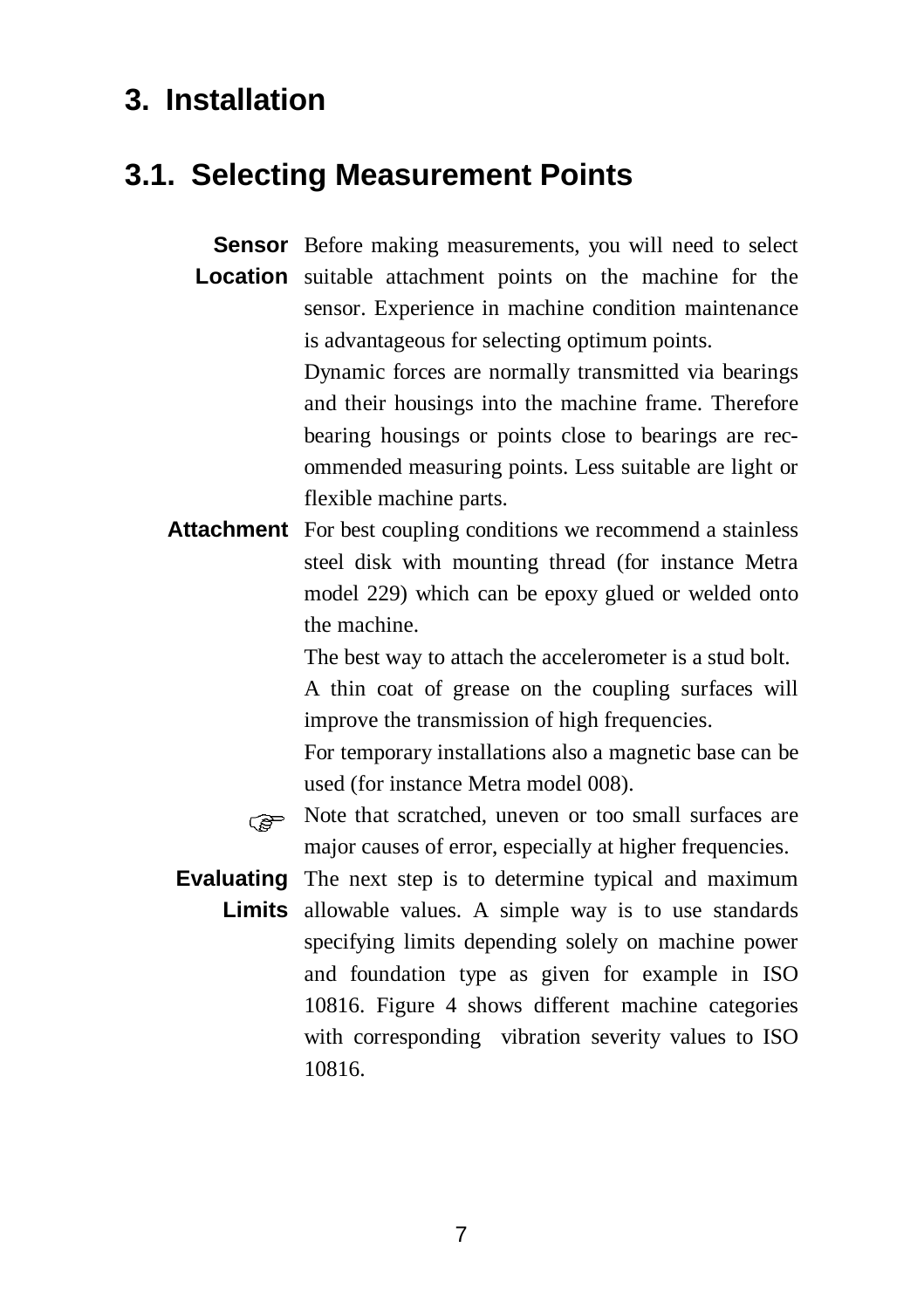

Figure 4: Machine condition to ISO 10816

The diagram above is based on the following classification:

- Group S: machine components and motors which are rigidly connected to the machine body, e.g. electric motors up to 15 kW
- Group M: electric motors 15 to 75 kW without special foundation, rigidly installed motors or machines up to 300 kW with special foundation
- Group H: big driving and other machinery with rotating parts at rigid and heavy foundation which is relatively stiff in the measured vibration axis
- Group T: big driving and other machinery with rotating parts and foundation which is relatively pliable in the measured vibration axis, e.g. turbo generators and gas turbines over 10 MW

# **3.2. Connection**

**Mounting** The M10v is intended for 35 mm DIN rails. It has been designed for installation in dry and dust protected environments, preferably in switch cabinets. To attach or remove a module pull out the black lever

on the top of the enclosure using a screw driver.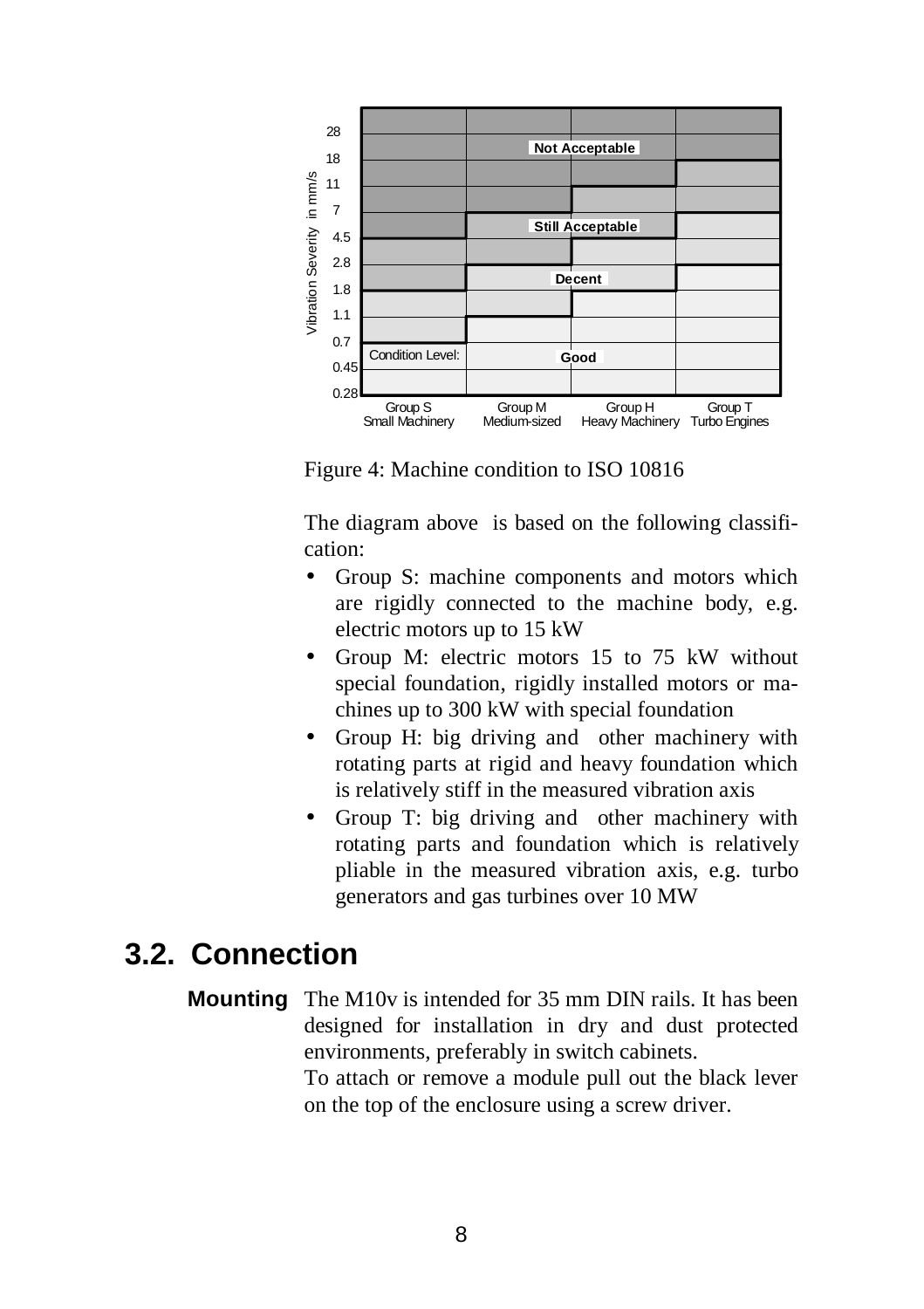- **Terminal** All inputs and outputs are accessible via terminal **Blocks** blocks. They are suited for cable diameters of 0.14 to 4 mm² for single wire and 0.14 to 2.5 mm² for stranded wire.
	- **Power** The M10v requires a DC supply voltage between 20
	- **Supply** and 28 V which is usually available in industrial environments. The maximum current consumption is 50 mA.

Figure 5 shows the power supply connection.

The M10v is protected against false polarization and overvoltage peaks.



Figure 5: Power supply connection

**Sensor** The M10v is suitable for all kinds of ICP® acceler-**Input** ometers. The built-in constant current supply provides 4 mA supply current. A compliance voltage of >20 V ensures full dynamic input range independent of the sensor bias voltage. The constant current source is activated by pushing the DIP switch "ICP Supply" towards the "ON" position (Figure 6).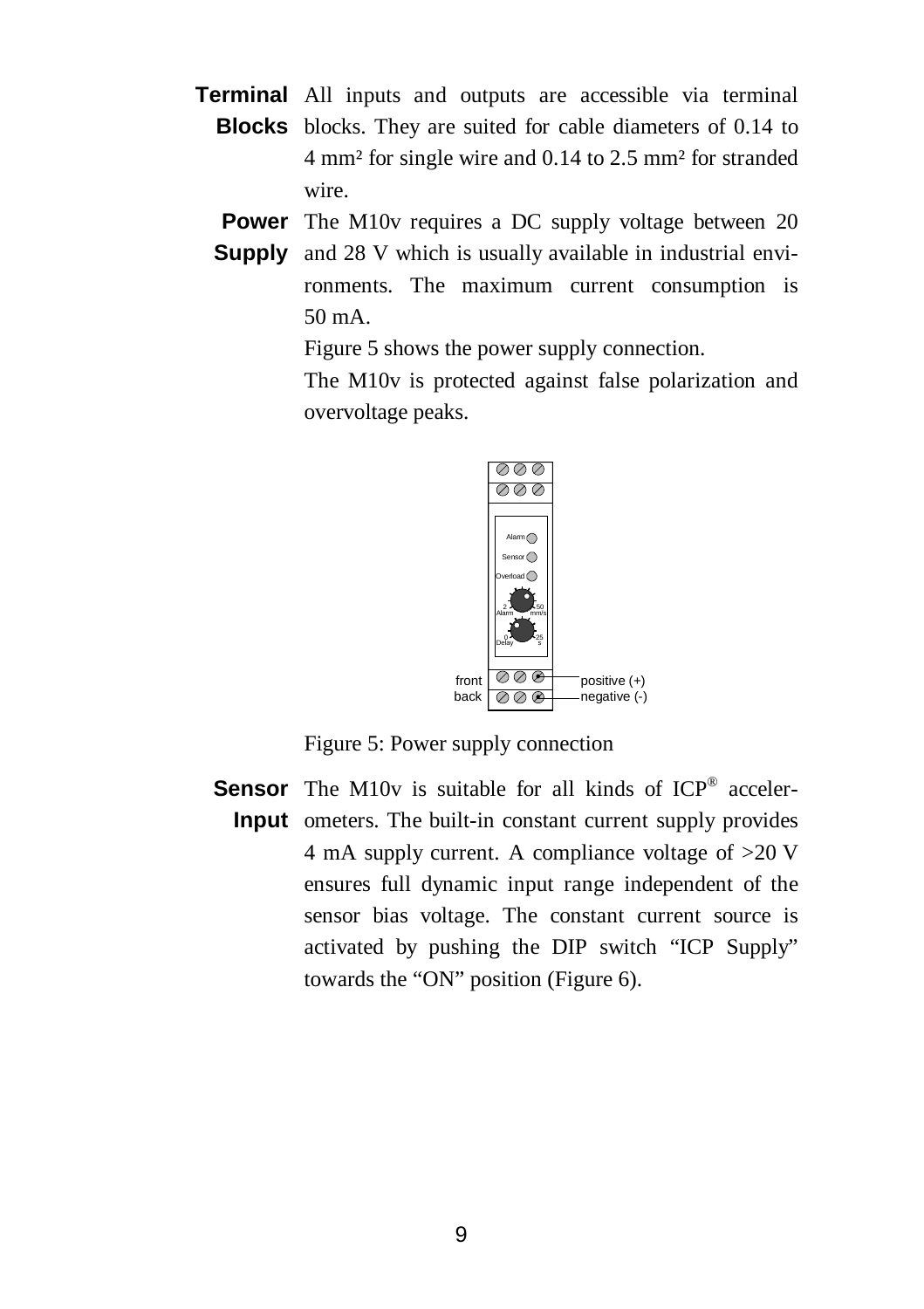

Figure 6: Activating sensor supply

The input is protected against overvoltage. The input ground terminal ("GND Input") is connected to negative supply voltage.

 $\overline{a}$ Ground loops may cause considerable measurement errors. To avoid these problems preferably accelerometers with insulated base or insulating flanges should be employed. Thereby the ground potentials of the machine and the M10v are separated.

The sensor is connected via shielded cable which may have a length of 100 m or more. Limitations are given by cable resistance and electromagnetic immunity.

Figure 7 shows the sensor connection.



Figure 7: Sensor connection

**Operation of** It is possible to operate two M10v modules with one **two M10v** mutual sensor. For example, a monitoring system with **modules with** 2 alarm levels (pre-alarm and main alarm) can be built **one Sensor** in this way (see Figure 8).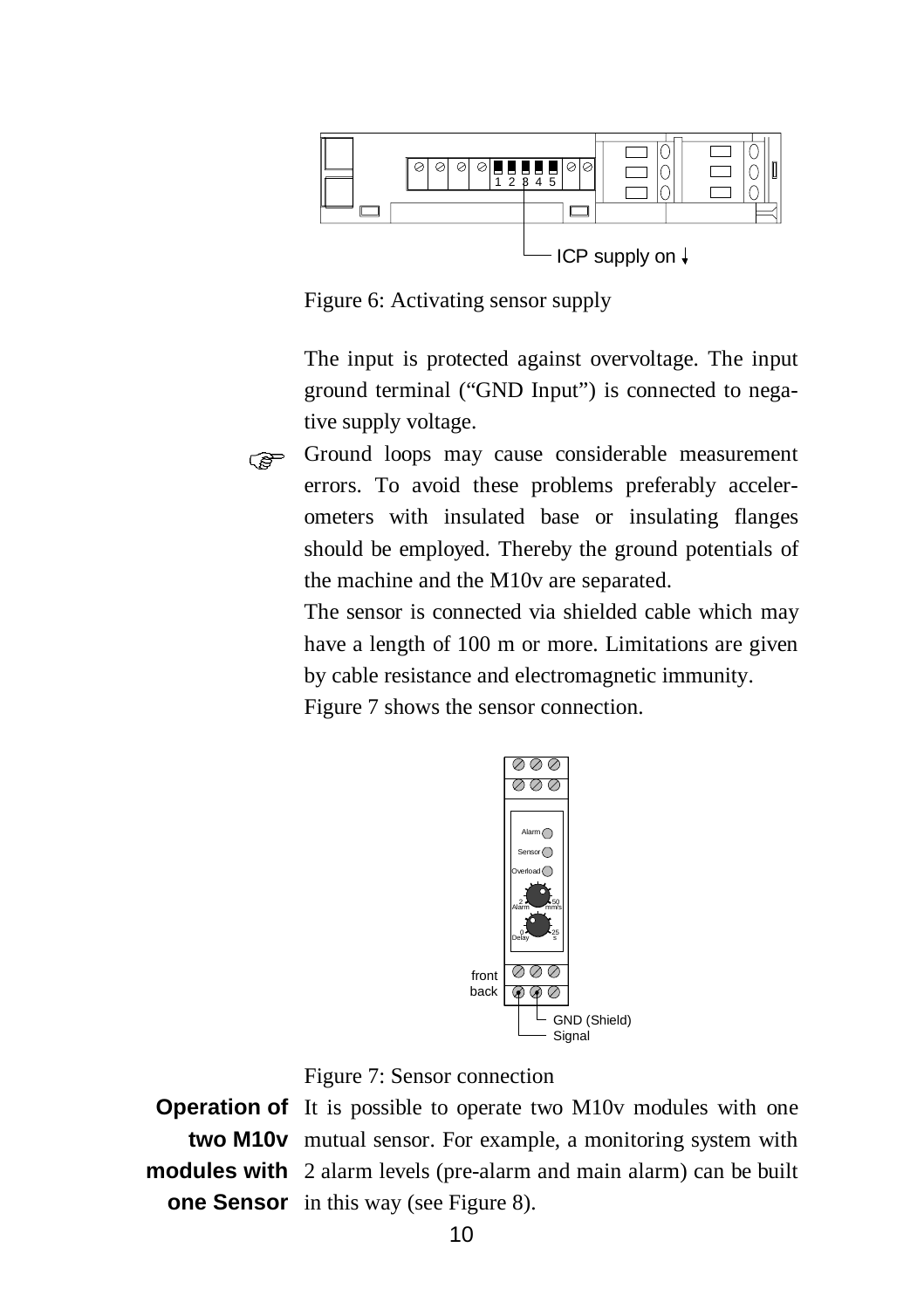$\overline{a}$ When two modules are operated with one sensor only the sensor supply of one module must be activated (Figure 6).



Figure 8: Monitoring with two thresholds using one mutual sensor

- $\overline{a}$ The terminals "GND Output", "DC Output" and "AC Output" of the two modules are not to be connected. When the signals "DC Output" and "AC Output" are required they should be measured referred to terminal "GND Output" of one of the two modules. Instruments with symmetric and ground free inputs can be connected to each "GND Output" terminal.
- **Relay Output** The M10v features a change-over relay contact which transmits the alarm condition. Figure 9 shows the connection of the relay output. In normal condition (O.K.) terminal 2 and 3 are connected. In case of alarm terminal 1 and 2 are short-circuit. In case of power supply failure the relay switches into alarm position where it remains until supply voltage is applied again. By that means power supply failure is indicated as alarm condition (self test function).

The relay contacts are potential-free and capable of switching 40 V AC at 2 A. Relays outputs of several M10v units can be connected in series (logic AND) or in parallel (logic OR) to bundle and save alarm wires.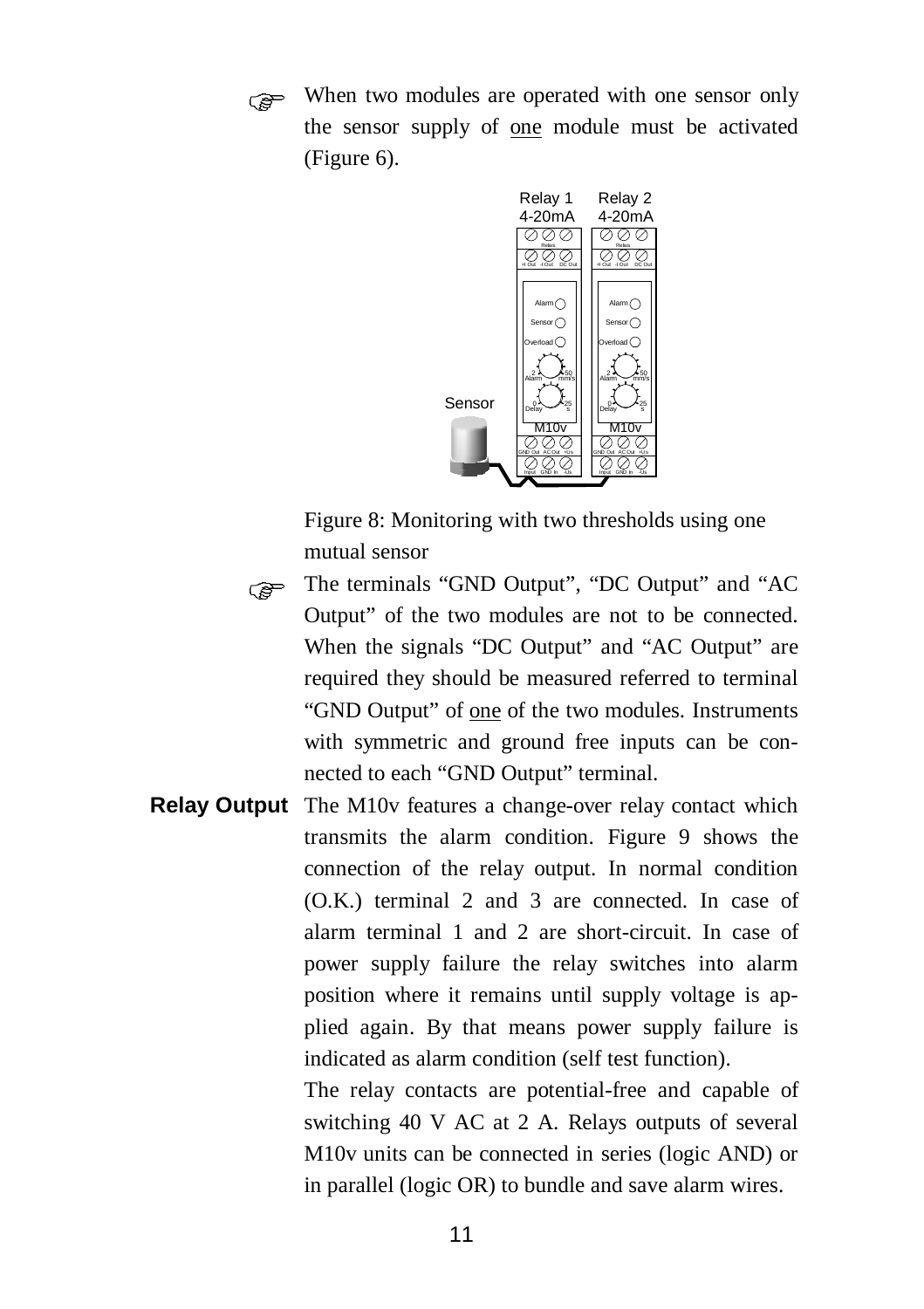

Figure 9: Relay output, shown in O.K. position

**Current** The M10v provides an analog current loop output of

Loop the RMS of vibration velocity between 10 and 1000

**Output** Hz. The advantage of a current loop is the possibility to transmit signals over a long distance without accuracy loss using cheap cables.

> A current of 4 mA corresponds to zero level (0 mm/s or 0 m/s²). The maximum current of 20 mA is reached at full scale which is 50 mm/s. The vibration level corresponding to a measured current is obtained:

> > 50 mm/s (Iloop - 4mA)  $v = \frac{50 \text{ min/s}}{16 \text{ mA}}$

The current loop output is a current drain, i.e. a supply voltage is required in the loop circuit to drive the current. Figure 10 illustrates this principle. The internal current loop circuitry of the M10v requires a minimum compliance voltage of 14 V between the terminals "+I Loop" and "-I Loop". Therefore, the loop supply voltage should be greater than  $U_s > 14$  V +  $U_L$  where  $U_{I}$  is the total voltage drop of all resistors in the circuit at 20 mA.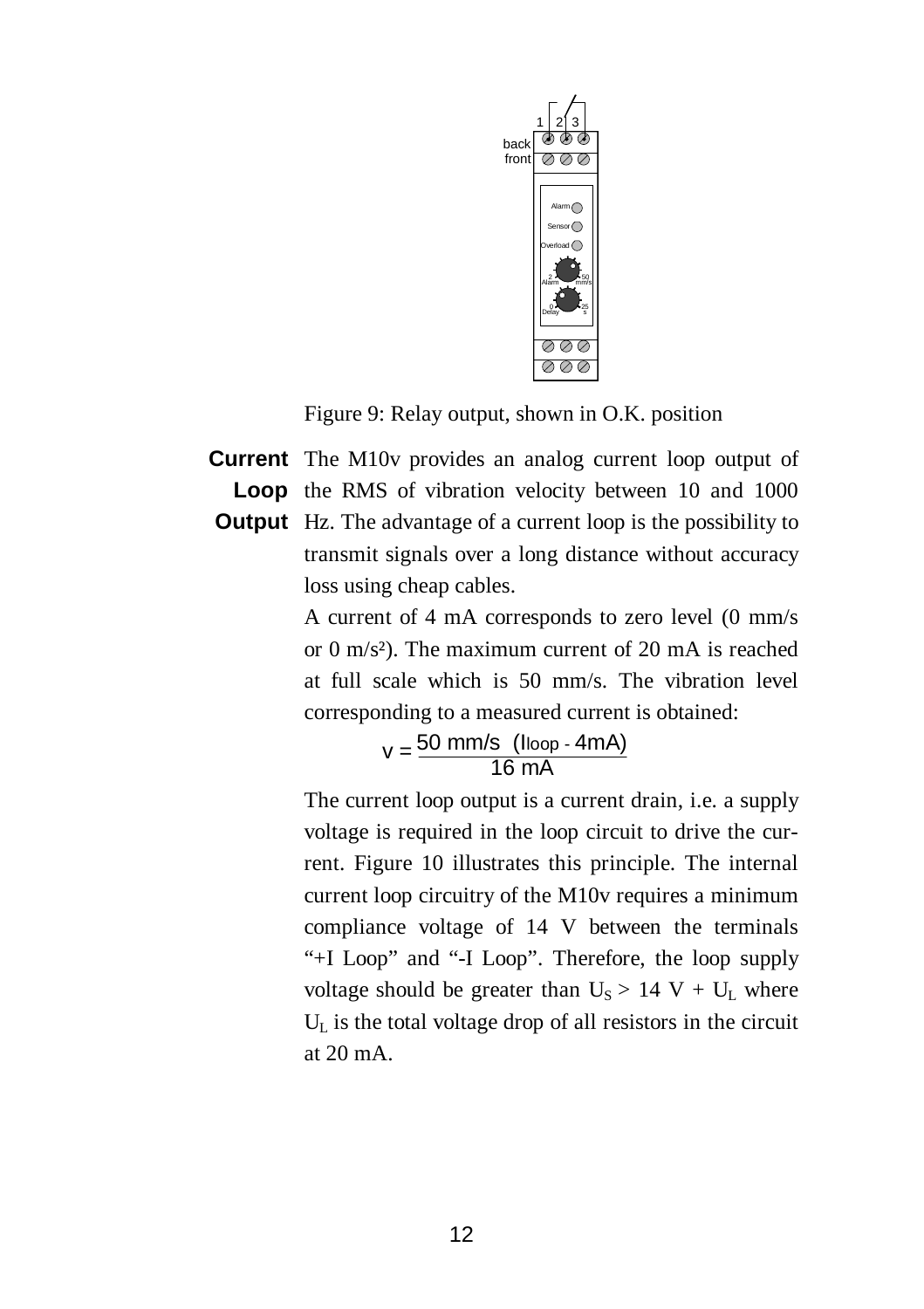

Figure 10: Current loop principle

Figure 11 shows the connection of the current loop output.

The current loop output is insulated from the rest of the M10v circuit and power supply by an opto coupler. This ensures that ground potential differences which often occur when signals are transmitted over long distances do not affect the accuracy of the M10v.



Figure 11: Current loop connection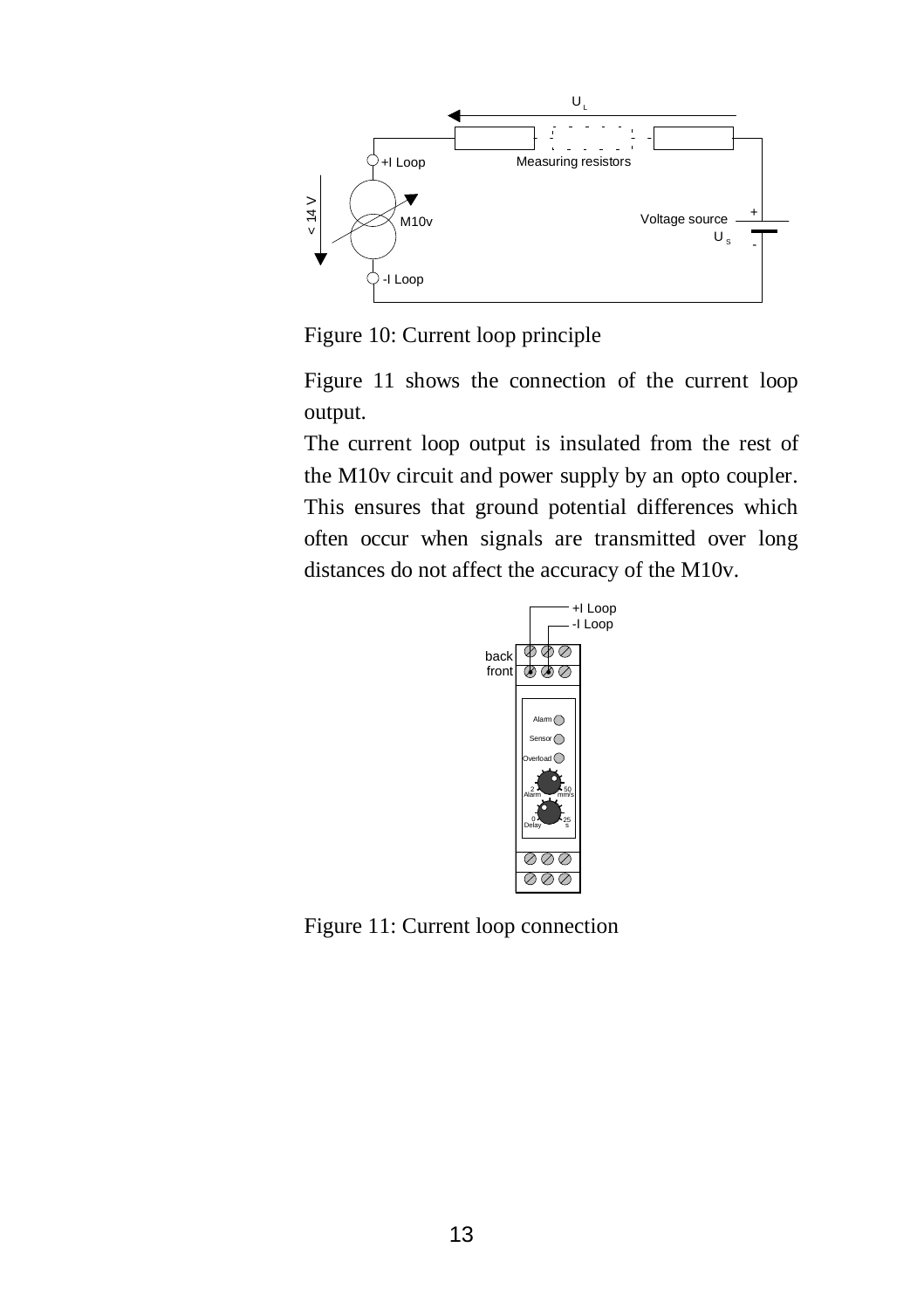**DC Output** Apart from the current loop output the M10v features a DC voltage output of the RMS. The DC Output provides 10 V at full scale representing 50 mm/s.

> Consequently, the sensitivity of the DC output of vibration velocity is  $200 \text{ mV/mm}^{-1}$ .

> The reference point of the DC output is not "GND Input" but an internally generated reference voltage which is accessible at terminal "GND Output".

Figure 12 shows the connection.

 $\overline{a}$ **Caution:** The terminal "GND Output" has a DC **voltage of +10 V referred to "GND Input", i.e. negative supply. Therefore, "GND Input" and "GND Output" must never be shorted.**



Figure 12: DC output

**AC Signal** Often it can be advantageous to know the wide-band **Output** spectral composition of the vibration signal. Observing the signal by means of scopes or analyzers may yield information about the source of vibrations. These measurements can be carried out at the spot or using recording equipment for subsequent processing. For that purpose the M10v provides the unfiltered wideband acceleration signal of the sensor.

> The absolute level at the AC output depends on the adjusted sensitivity. When the M10v has been calibrated the AC output yields 200 mV / g  $(1 g =$  $9,81 \text{ m/s}^2$ ).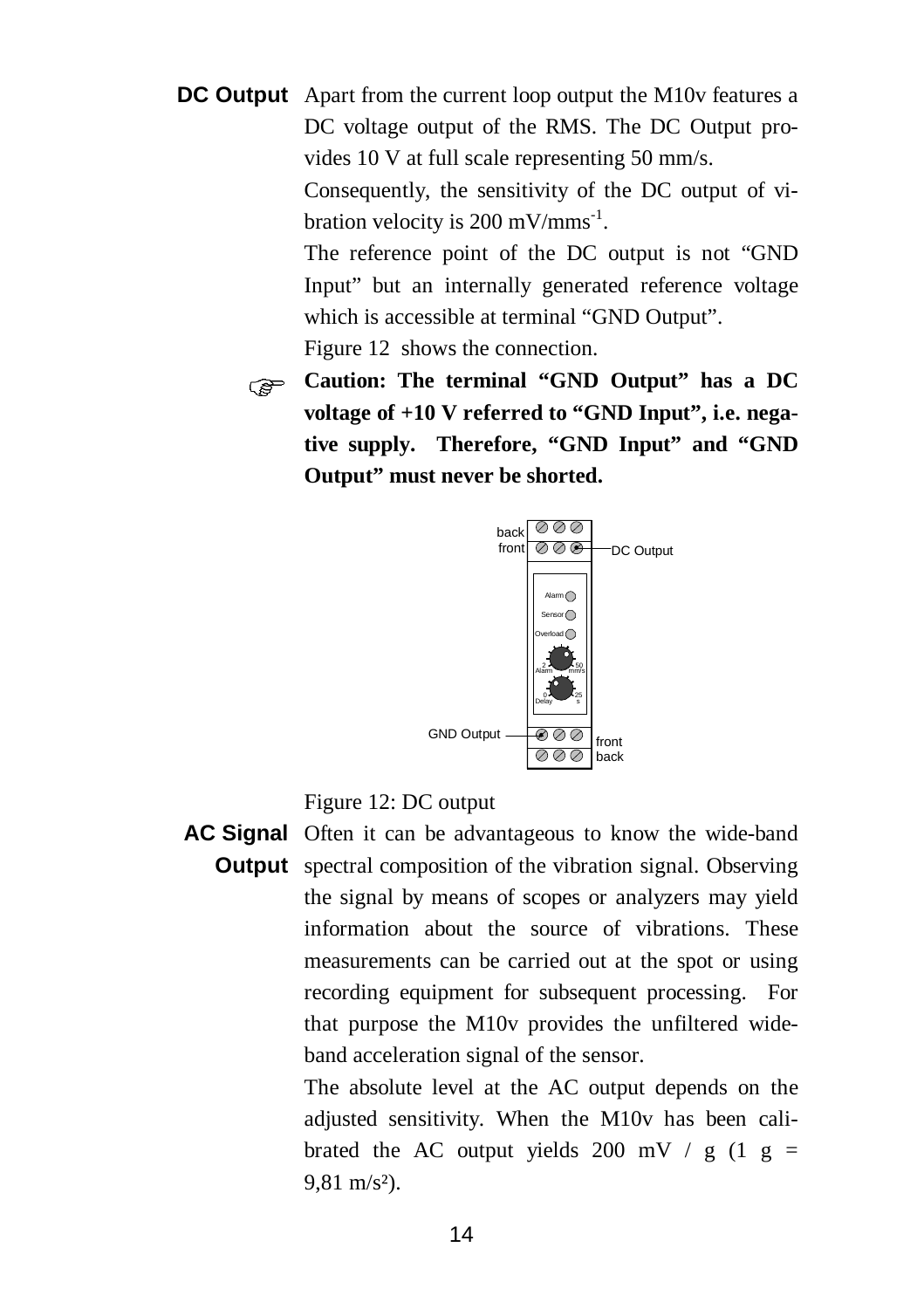The maximum undistorted output voltage is  $\pm 8$  V. The lower frequency limit is 1 Hz. The upper limit is above 15 kHz. Take into consideration that most industrial accelerometers become nonlinear at this frequency.

The AC output is referred to "GND Output".

Figure 13 shows the connection.



Figure 13: AC signal output

### **3.3. Adjustments**

Factory If you have purchased the M10v together with an ac-**Calibration** celerometer the unit has been calibrated by the manufacturer. If not requested otherwise the following calibration has been carried out:

| DC Output                | I Loop                                    | AC Output          |
|--------------------------|-------------------------------------------|--------------------|
| $200 \text{ mV/mm}^{-1}$ | $4 \text{ mA} + 16/50 \text{ mA/mm}^{-1}$ | $200 \text{ mV/g}$ |
| ±4%                      | $\pm$ 4 %                                 | ± 10%              |

**Adjustment** The arrangement of the sensitivity adjustment points **Points** and range switches is shown in Figure 14.

Factory calibration is only valid together with the original accelerometer and with unaltered range switches and sensitivity adjustment.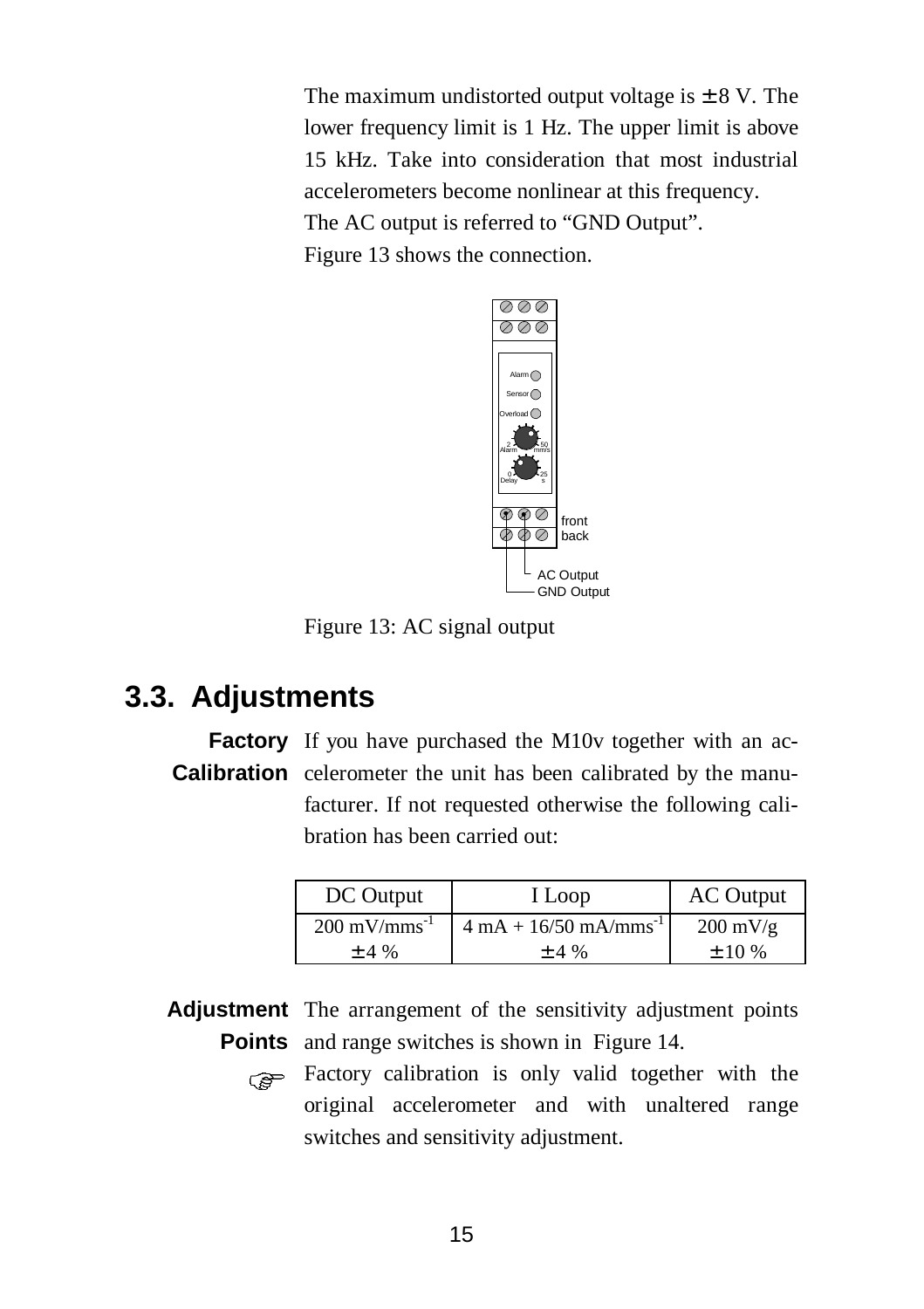

Figure 14: Adjustment points and range switches

- **Gain Ranges** The M10v has two measuring ranges. The optimum range depends on the sensitivity of the connected accelerometer.
	- Range 1: Transducer sensitivity  $0.8 \dots 6 \text{ mV/ms}^{-2}$
	- Range 2: Transducer sensitivity  $5 \dots 20$  mV/ms<sup>-2</sup> Push the DIP switch towards the "ON" position to activate the corresponding range.

తా Both ranges must not be activated simultaneously.

Sensitivity Sensitivity adjustment is carried out by two trimmers Adjustment on the right side of the DIP switches. (Figure 14).

> A fast and convenient way to calibrate the M10v is a vibration calibrator of Metra's VC series. It supplies a defined stabilized vibration signal into the accelerometer. The output of the M10v can now be adjusted to the nominal vibration level.

**Alarm** The **alarm threshold** is adjusted by the upper trimmer

**Adjustments** at the front panel. The adjustable range is 2 to 50 mm/s.

> The scale gives a rough orientation about the adjusted value.

> **Alarm delay** is adjusted by the lower trimmer. Left stop corresponds to a delay of 0 s or undelayed alarm tripping. Right stop is 25 seconds delay.

> **Alarm duration** can be chosen by one of the DIP switches at the side of the M10. Two durations are available: 2 and 8 seconds. The adjustment is shown in Figure 15.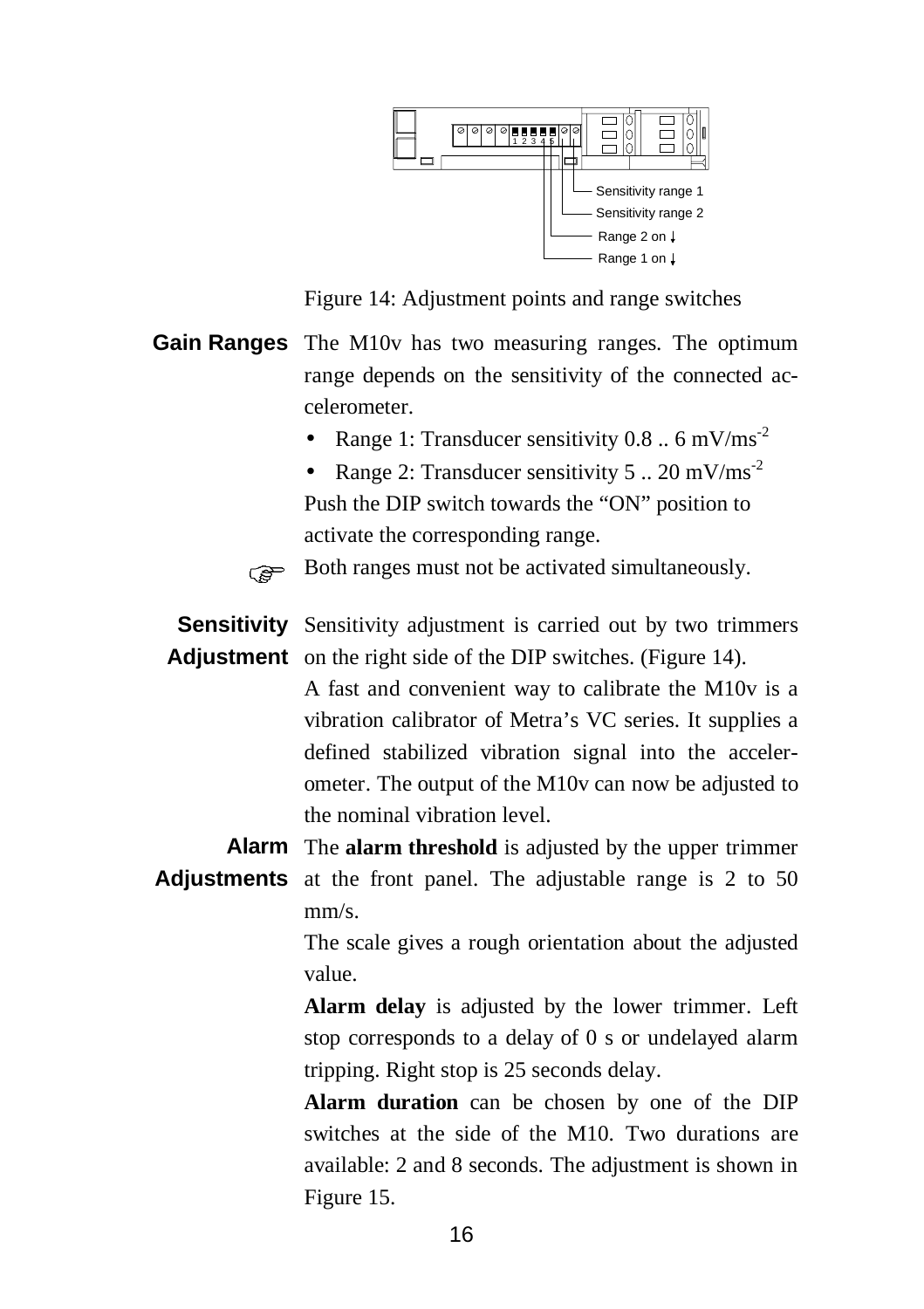

Figure 15: Alarm duration

**Sensor** The M10v is capable of detecting defective transduc-Self Test ers. For this purpose the sensor bias voltage between the input terminals is monitored. When the bias voltage exceeds a nominal value it means that the constant current source can not drive sufficient current through the sensor. Possible causes are a defective sensor or broken cable. Another reason may be sensor overload. The sensor detection of the M10v responds at 18 V. Figure 16 illustrates sensor bias, maximum, and minimum (saturation) output voltage. The bias voltage is found in the sensor data sheet. The compliance voltage of the M10v is greater than 20 V.



Figure 16: sensor bias and output swing

A defective sensor is indicated by a yellow LED "Sensor" at the front panel. If demanded, the sensor self test function can trigger the alarm relay. For that purpose push the DIP switch "Self Test" towards the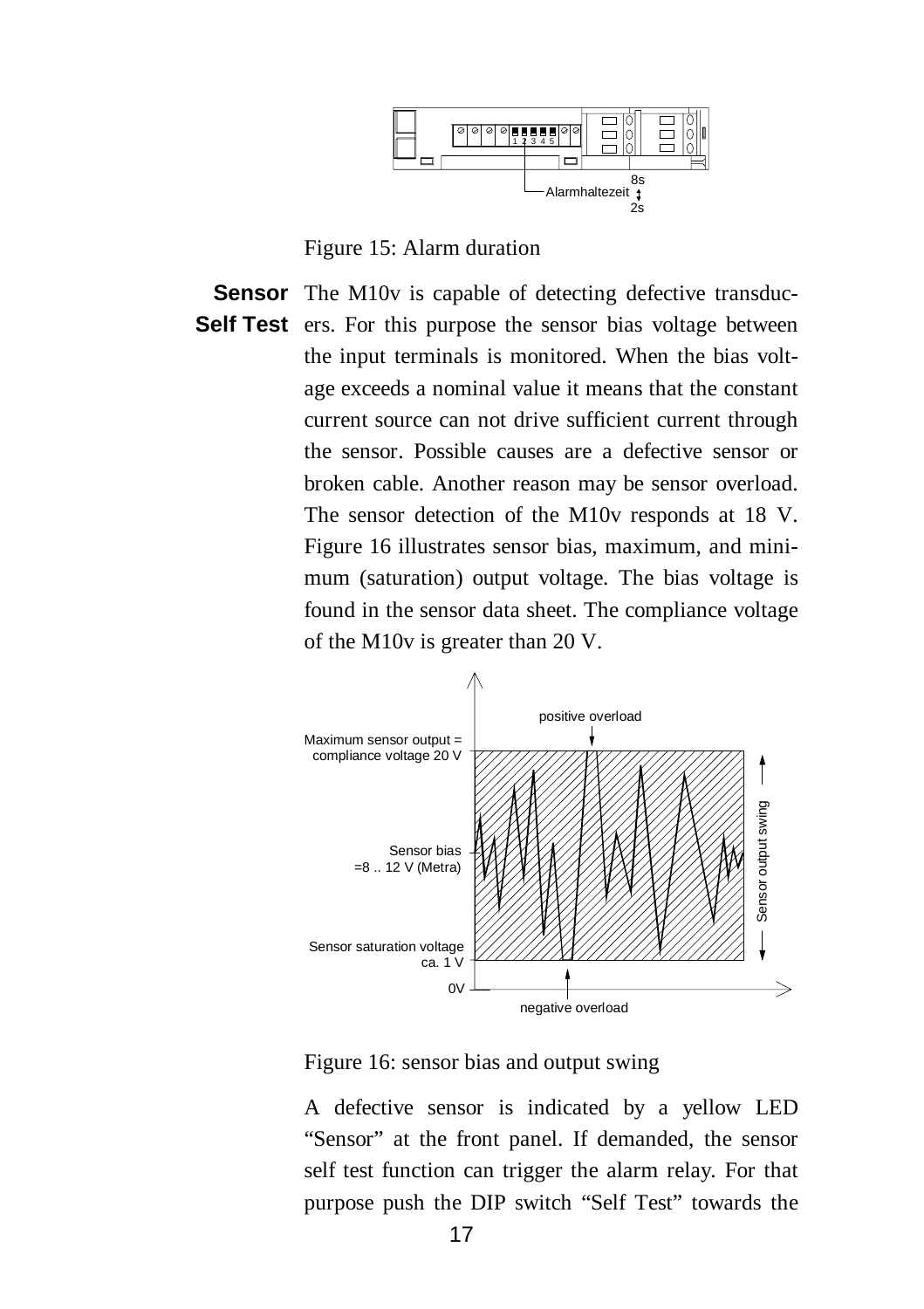"ON" position (Figure 17). Now a sensor error is treated in the same way as vibration alarm. However, no delay is provided.



Figure 17: Activating sensor monitoring by the relay

**Other** The trimmers on the left side of the DIP switches are **Adjustment** intended for service only. Any manipulation voids the **Points** warranty.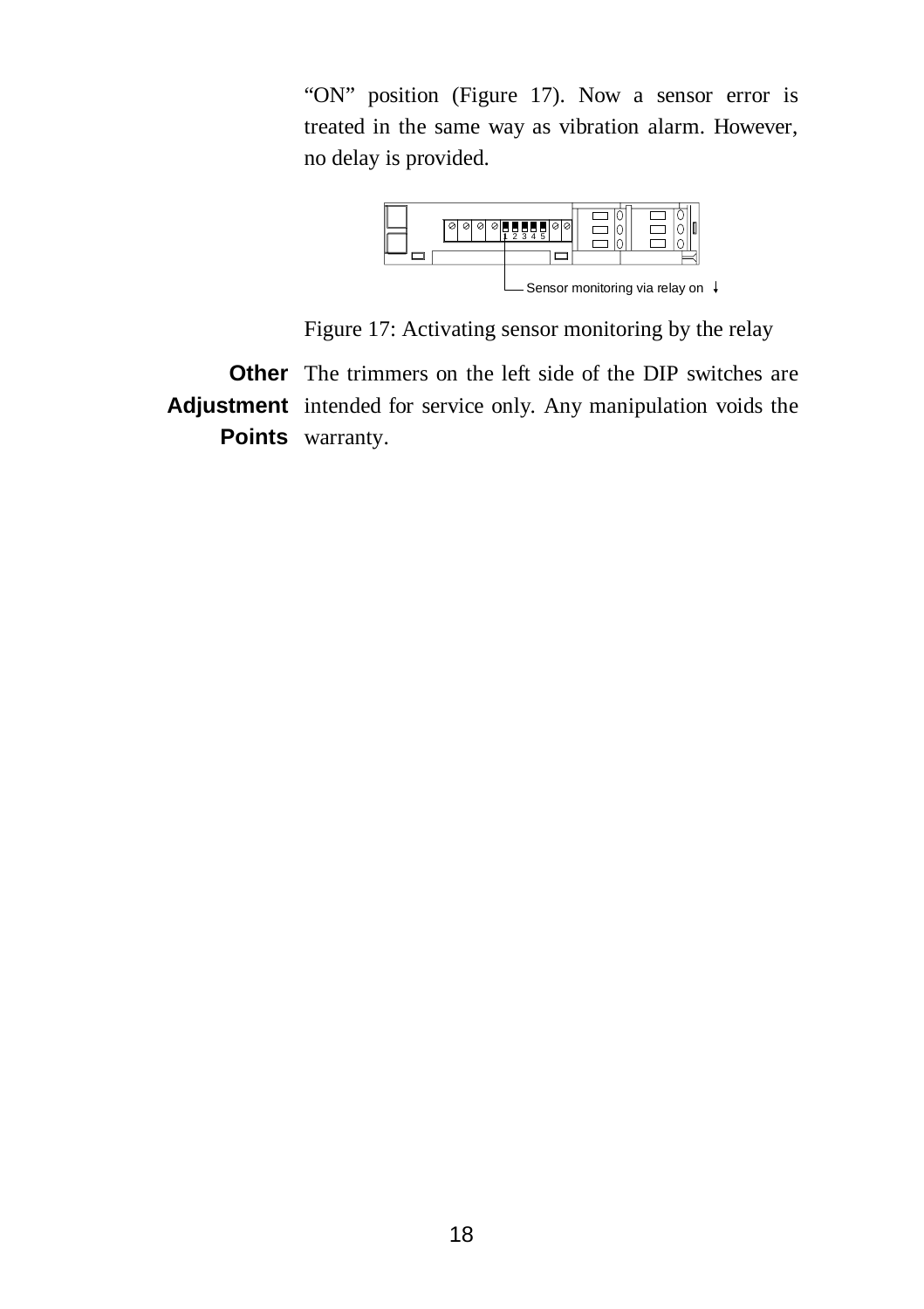# **4. Technical Data**

| <b>Ranges</b><br>(Factory calibration) | $0.50$ mm/s $\pm$ 4 %                                                                                                                                            |  |
|----------------------------------------|------------------------------------------------------------------------------------------------------------------------------------------------------------------|--|
| Input                                  | voltage input, $R_I > 1 M\Omega$ ,<br>AC coupled, ICP® compatible                                                                                                |  |
| <b>Sensor supply</b>                   | 3.8  5.6 mA constant current,<br>compliance voltage > 20 VDC,<br>activated by DIP switch                                                                         |  |
| <b>Suitable sensors</b>                | ICP® compatible accelerometers,<br>sensitivity:<br>range 1: $0.8 \dots 6 \text{ mV/ms}^{-2}$<br>range 2: $5 \cdot .20 \text{ mV/ms}^{-2}$                        |  |
| <b>Band filter</b>                     | $101000$ Hz $(-3$ dB), two poles                                                                                                                                 |  |
| <b>Relay output</b>                    | 40 V AC / 2A, potential free,<br>change-over contact                                                                                                             |  |
| <b>Relay threshold range</b>           | $2-.50$ mm/s                                                                                                                                                     |  |
| <b>Relay delay</b>                     | 0.25 s                                                                                                                                                           |  |
| <b>Relay hold duration</b>             | $2$ or $8$ s                                                                                                                                                     |  |
| <b>Current loop output</b>             | 420 mA, current drain, insulated,<br>loop supply voltage $> 14$ V                                                                                                |  |
| DC output                              | 010 VDC true RMS of vibration<br>(with > 24 VDC supply voltage)                                                                                                  |  |
| Wide-band output                       | acceleration signal, $\hat{u}_{OUT} = \pm 8 \text{ V}$ ,<br>1  15 000 Hz, impedance 100 $\Omega$ ,<br>sensitivity when factory calibrated:<br>$200 \text{ mV/g}$ |  |
| <b>Sensor monitoring</b>               | LED, via relay alternatively,<br>threshold: $>18$ V sensor bias                                                                                                  |  |
| <b>Overload indicator</b>              | LED, at approx. 80 % of full scale output                                                                                                                        |  |
| <b>Power supply</b>                    | 20.28 VDC / 50 mA                                                                                                                                                |  |
| <b>Operating temperature range</b>     | $-10-.55$ °C<br>relative humidity $< 95$ %, no condensation                                                                                                      |  |
| Dimensions $(w \times h \times d)$     | $22 \times 76 \times 111 \text{ mm}^3$                                                                                                                           |  |
| Weight                                 | approximately 120 g                                                                                                                                              |  |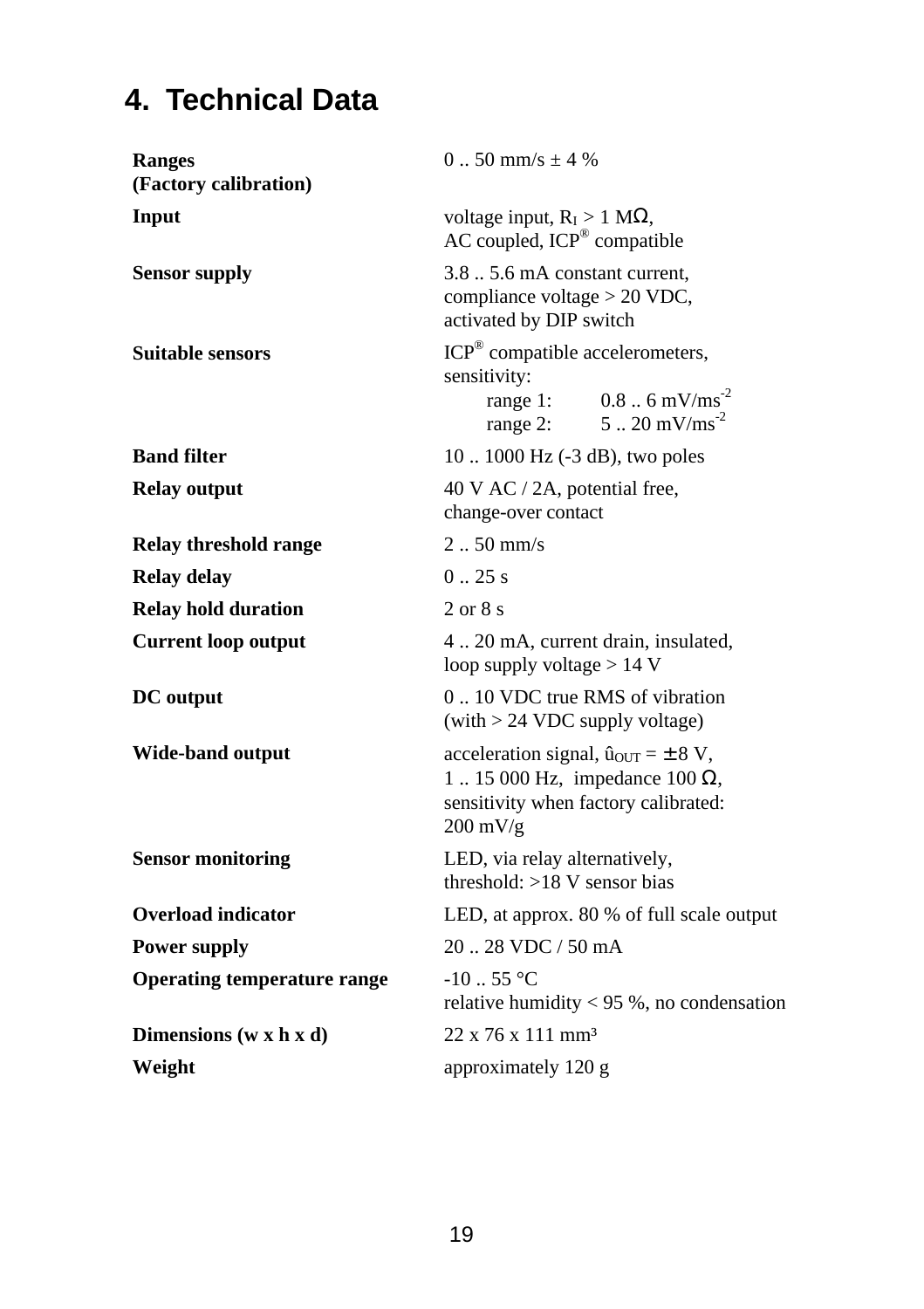## **Limited Warranty**

Metra warrants for a period of

#### **24 months**

that its products will be free from defects in material or workmanship and shall conform to the specifications current at the time of shipment.

The warranty period starts with the date of invoice.

The customer must provide the dated bill of sale as evidence.

The warranty period ends after 24 months.

Repairs do not extend the warranty period.

This limited warranty covers only defects which arise as a result of normal use according to the instruction manual.

Metra's responsibility under this warranty does not apply to any improper or inadequate maintenance or modification and operation outside the product's specifications.

Shipment to Metra will be paid by the customer. The repaired or replaced product will be sent back at Metra's expense.